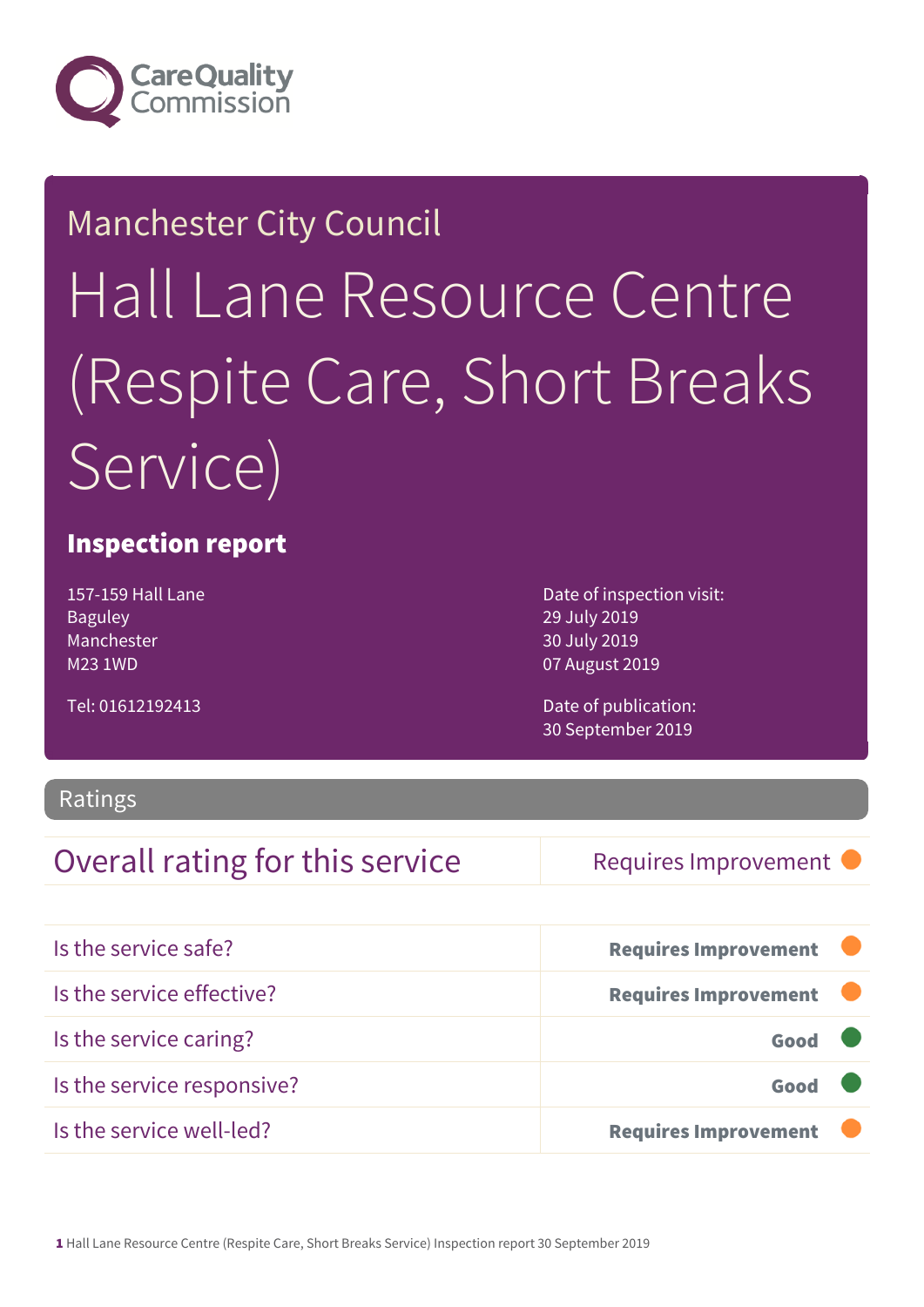## Summary of findings

### Overall summary

#### About the service

Hall Lane Resource Centre (Respite Care, Short Breaks Service) (Hall Lane) is a residential care home providing short breaks and longer-term placements to people with a learning disability, and/or autism. The service is registered to support to up to 10 people at a time. At the time of our inspection there were between five and 10 people staying at Hall Lane. The service was accessed by up to 94 people.

Not everyone who used the service received personal care. CQC only inspects where people receive personal care. This includes help with tasks related to personal hygiene and eating. Where people receive such support, we also consider any wider social care provided.

The service was larger than most domestic style properties and accommodated up to 10 people. This is larger than current best practice guidance. The service was also located within premises that set it apart from normal domestic properties. It was based on part of the first floor of a larger council building that also contained council offices and a day centre. The main entrance to the premises was via a reception area for the whole building.

#### People's experience of using this service and what we found

The provider had recognised and acted to address potential safeguarding concerns they had found in the service. Staff and people using the service spoke about there now being a 'better atmosphere' in the service and they told us they would feel comfortable raising any concerns they had. Whilst staff understood how to keep people staying at the service safe, robust risk assessments were not always in place.

Staff were able to meet people's dietary needs and preferences. However, other improvements since our last inspection relating to good food hygiene practices had not been maintained. The provider had checked staff were competent and able to meet people's needs. Training was ongoing, particularly as a large proportion of the support staff had been recently recruited.

People were supported to have maximum choice and control of their lives and staff supported them in the least restrictive way possible and in their best interests. However, the policies and systems in the service did not always support this practice.

The service didn't always apply the principles and values of Registering the Right Support and other best practice guidance. These ensure that people who use the service can live as full a life as possible and achieve the best possible outcomes that include control, choice and independence.

The outcomes for people did not always fully reflect the principles and values of Registering the Right Support for the following reasons; The service supported people for both short breaks and longer-term 'emergency placements' that we were told were not always time limited and were not always a good 'match' with other people using the service. The service was located in a building that potentially isolated people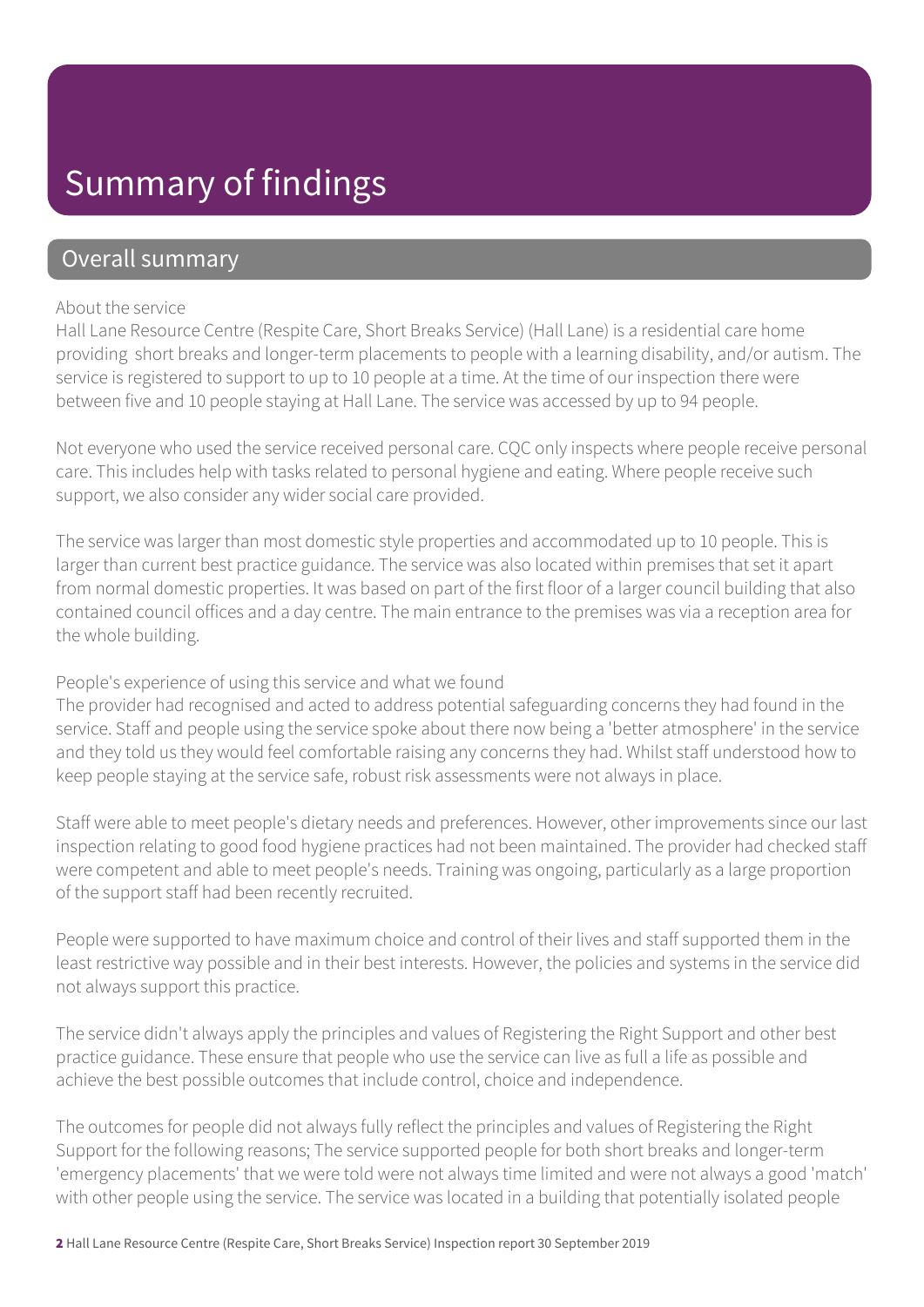from the rest of the community.

The service had relied heavily on agency staff, although they ensured that the same members of agency staff were used when possible. The service had recently recruited more staff to permanent positions and people using the service and their families were positive about the kind and considerate approach of staff. Carers/relatives told us communication with staff in the service was good, and that they provided them with useful information.

People's care plans were person-centred and noted people's preferences. However, they sometimes lacked detail about how the service would meet particular needs and contained little information about any goals or aspirations people might have. Whilst people felt involved in care planning, the provider's systems for reviewing people's care annually and prior to each stay had not been followed consistently. We have made a recommendation in relation to person-centred care planning.

Due to priorities relating to staff recruitment and safeguarding, some of the systems and processes for monitoring and improving the quality and safety of the service had not been maintained. Staff told us they worked well as a team and felt there was a positive and improving culture within the service.

The Secretary of State has asked the Care Quality Commission (CQC) to conduct a thematic review and to make recommendations about the use of restrictive interventions in settings that provide care for people with or who might have mental health problems, learning disabilities and/or autism. Thematic reviews look in-depth at specific issues concerning quality of care across the health and social care sectors. They expand our understanding of both good and poor practice and of the potential drivers of improvement.

As part of thematic review, we carried out a survey with the registered manager at this inspection. This considered whether the service used any restrictive intervention practices (restraint, seclusion and segregation) when supporting people. The service used positive behaviour support principles to support people in the least restrictive way. No restrictive intervention practices were used.

For more details, please see the full report which is on the CQC website at www.cqc.org.uk

#### Rating at last inspection and update

The last rating for this service was requires improvement (published 09 August 2018). At our last inspection we found one breach of the regulations. The provider completed an action plan to tell us what they would do and by when to improve. At this inspection we found improvements had not been sustained and the provider was still in breach of the regulations.

This will be the third consecutive time the service has been rated requires improvement or inadequate.

#### Why we inspected

This was a planned inspection based on the previous rating.

#### Enforcement

We have identified breaches in relation to good governance and assessment and management of risk at this inspection. Please see the action we have told the provider to take at the end of this report. Full information about CQC's regulatory response to more serious concerns is added to reports after any representations and appeals have been concluded.

Follow up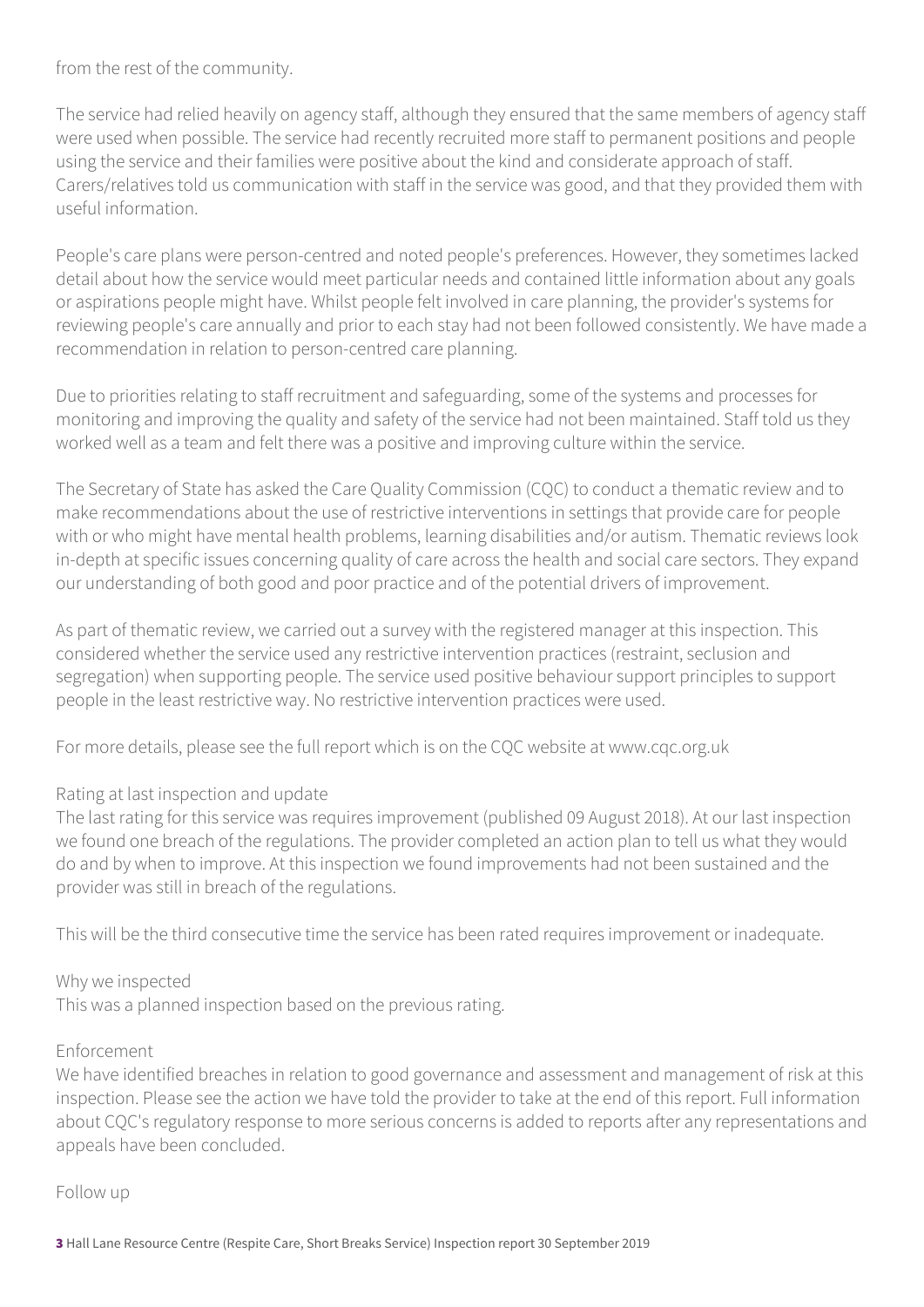We plan to meet with the provider following this report being published to discuss how they will make changes to ensure they improve their rating to at least good. We will request an improvement plan and revisit the service as per our re-inspection programme. If we receive any concerning information we may inspect sooner.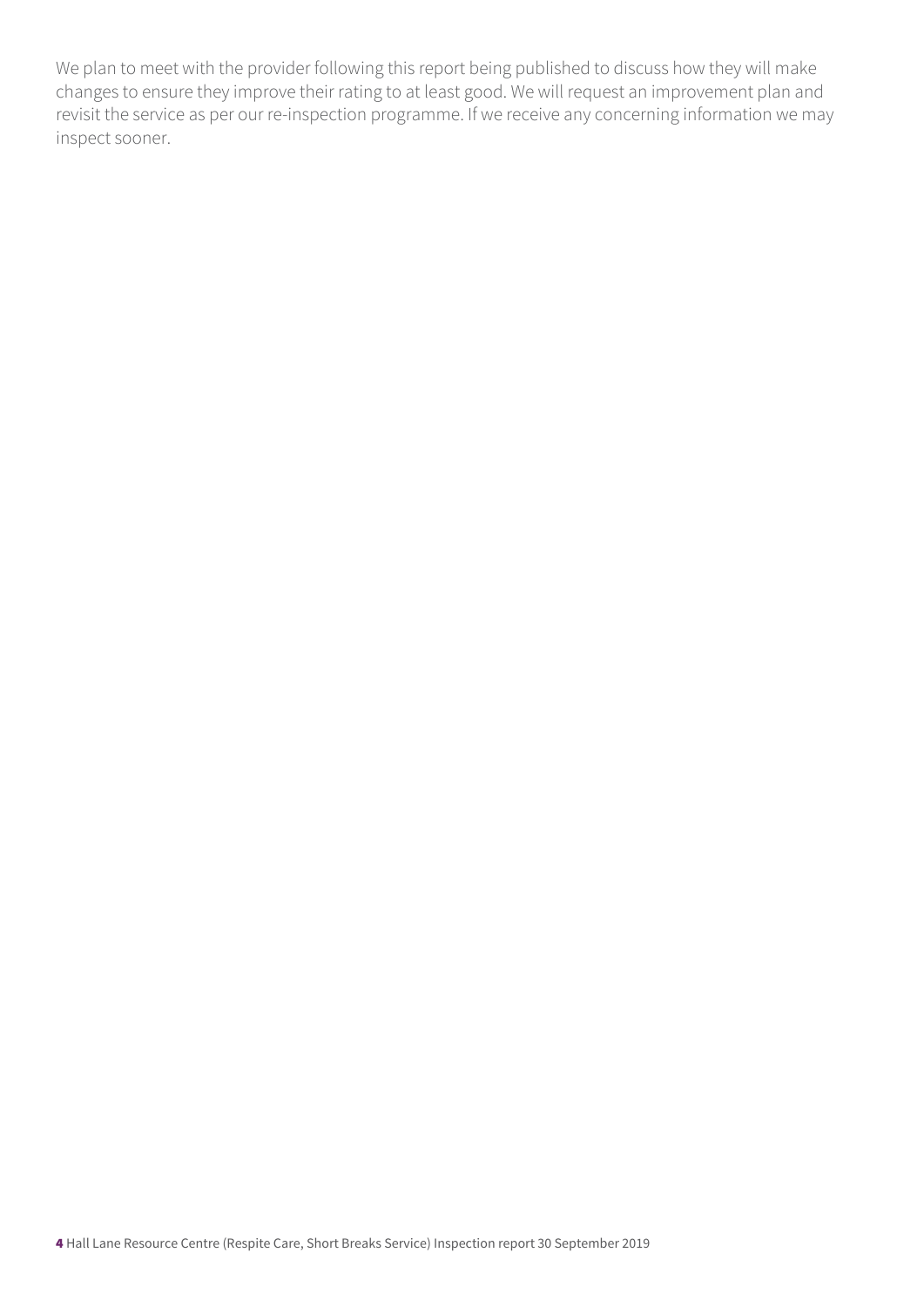### The five questions we ask about services and what we found

We always ask the following five questions of services.

| Is the service safe?                          | <b>Requires Improvement</b> |
|-----------------------------------------------|-----------------------------|
| The service was not always safe.              |                             |
| Details are in our safe findings below.       |                             |
| Is the service effective?                     | <b>Requires Improvement</b> |
| The service was not always effective.         |                             |
| Details are in our effective findings below.  |                             |
| Is the service caring?                        | Good                        |
| The service was caring.                       |                             |
| Details are in our caring findings below.     |                             |
| Is the service responsive?                    | Good                        |
| The service was responsive.                   |                             |
| Details are in our responsive findings below. |                             |
| Is the service well-led?                      | <b>Requires Improvement</b> |
| The service was not always well-led.          |                             |
| Details are in our well-Led findings below.   |                             |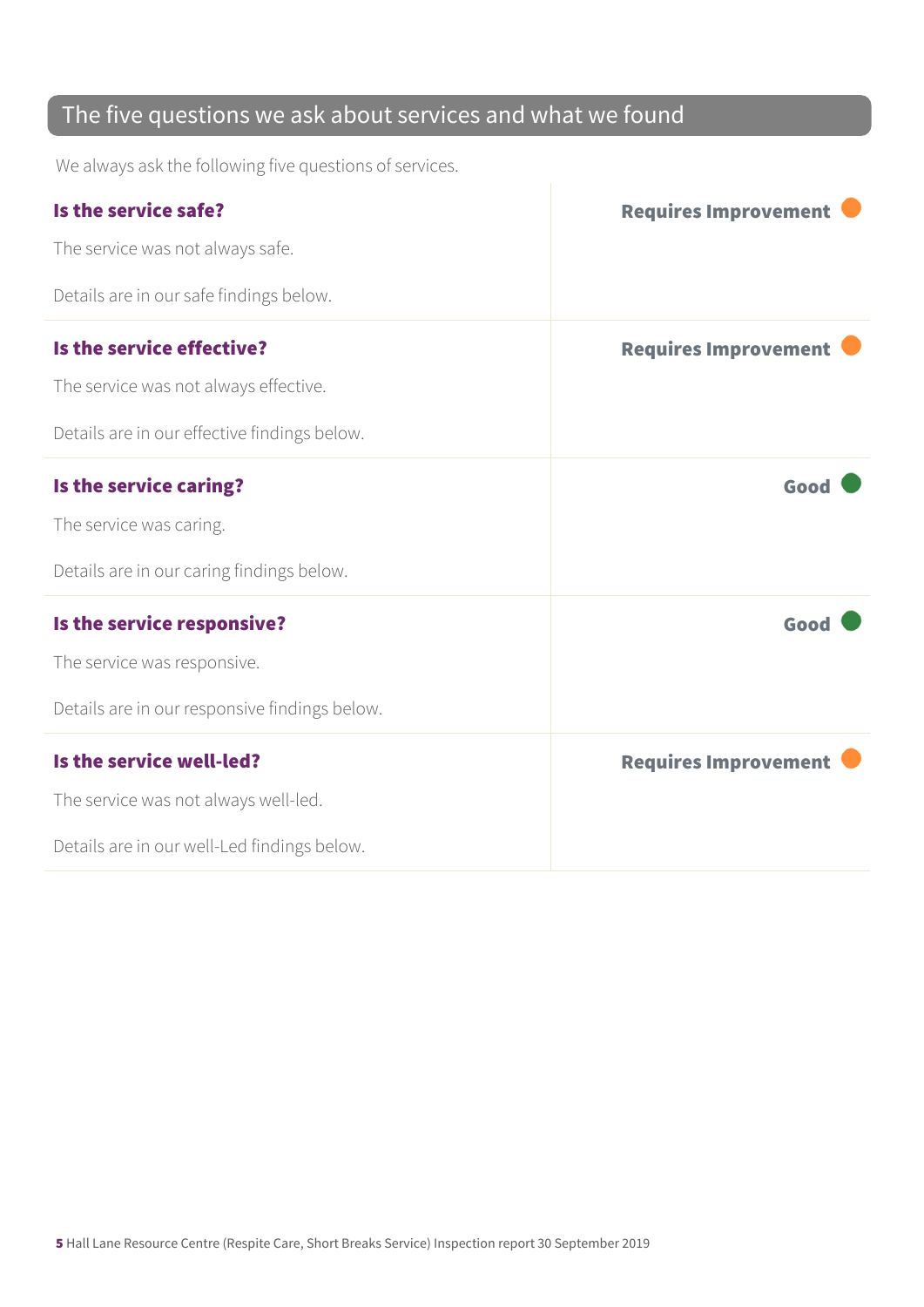

# Hall Lane Resource Centre (Respite Care, Short Breaks Service)

Detailed findings

### Background to this inspection

#### The inspection

We carried out this inspection under Section 60 of the Health and Social Care Act 2008 (the Act) as part of our regulatory functions. We checked whether the provider was meeting the legal requirements and regulations associated with the Act. We looked at the overall quality of the service and provided a rating for the service under the Care Act 2014.

Inspection team

The inspection was carried out by one inspector.

#### Service and service type

Hall Lane Resource Centre (Respite Care, Short Breaks Service) is a 'care home' that provides both short breaks and 'emergency placements' of varying lengths to people with a learning disability and/or autism. People in care homes receive accommodation and nursing or personal care as single package under one contractual agreement. The Care Quality Commission regulates both the premises and the care provided, and both were looked at during this inspection.

The service had a manager registered with the CQC. This means that they and the provider are legally responsible for how the service is run and for the quality and safety of the care provided.

Notice of inspection This inspection was unannounced.

What we did before the inspection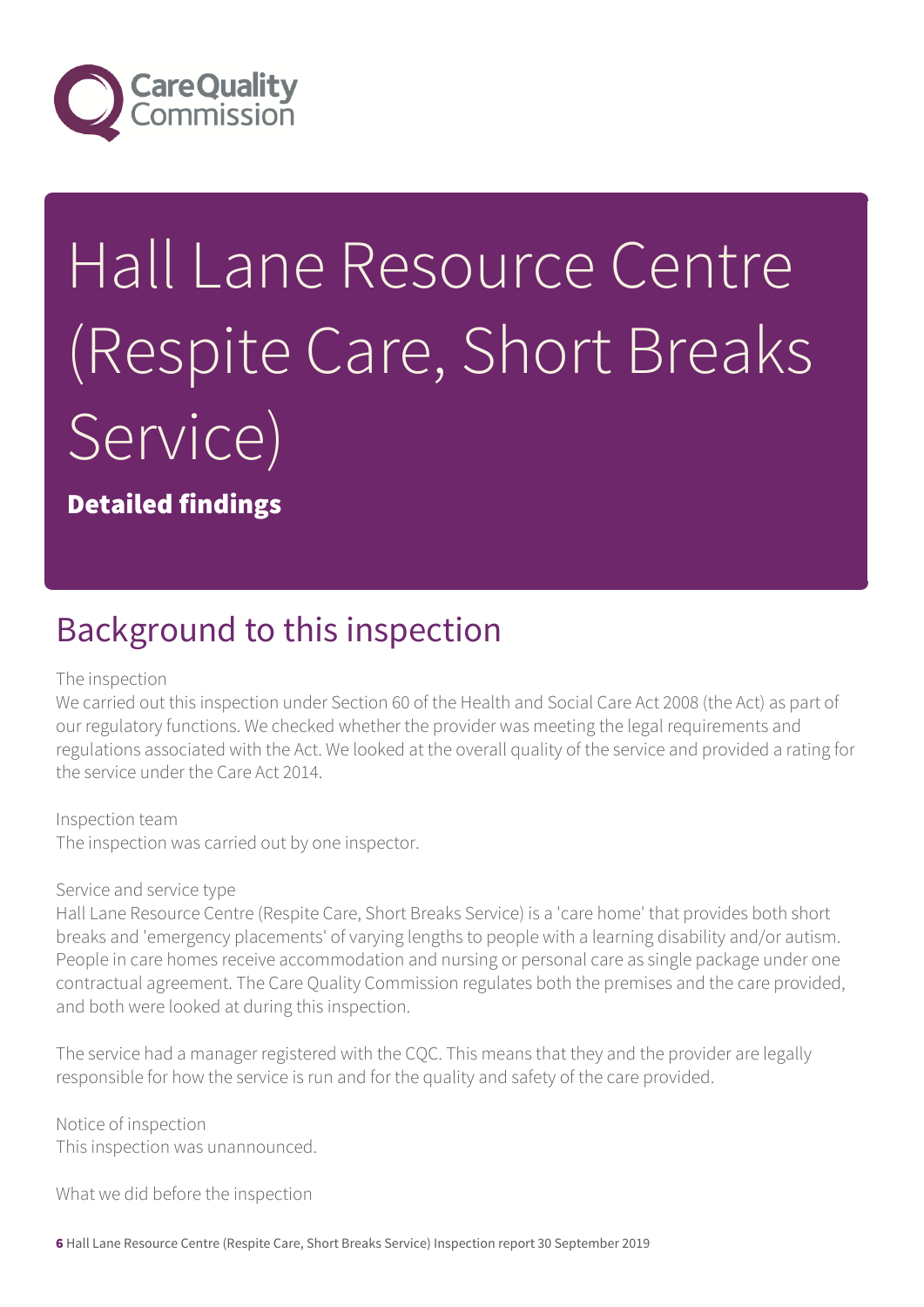Prior to the inspection we reviewed information we held about the service. This included information received through our routine monitoring and previous inspection reports.

We used the information the provider sent us in the provider information return. This is information providers are required to send us with key information about their service, what they do well, and improvements they plan to make. This information helps support our inspections.

We used all of this information to plan our inspection.

#### During the inspection

We spoke with five people who were staying at the service at the time of our visit. We spoke with the relatives of three people who used the service by phone service shortly after our visit on 07 August 2019. We spoke with five members of staff including the registered manager, three support workers and a service manager.

We carried out observations of interactions between staff and people using the service in communal areas and look around all areas of the home. We reviewed a range of records relating to the care people received and the running of the service. This included staff rotas, records of training and supervision, audits, three people's care files and three people's medication administration records (MARs).

#### After the inspection

We asked for feedback from professionals with recent experience working with the service. We asked the provider to send us records that were not available to view during our visit to the service, including recruitment records and records relating to the servicing and maintenance of the premises and equipment.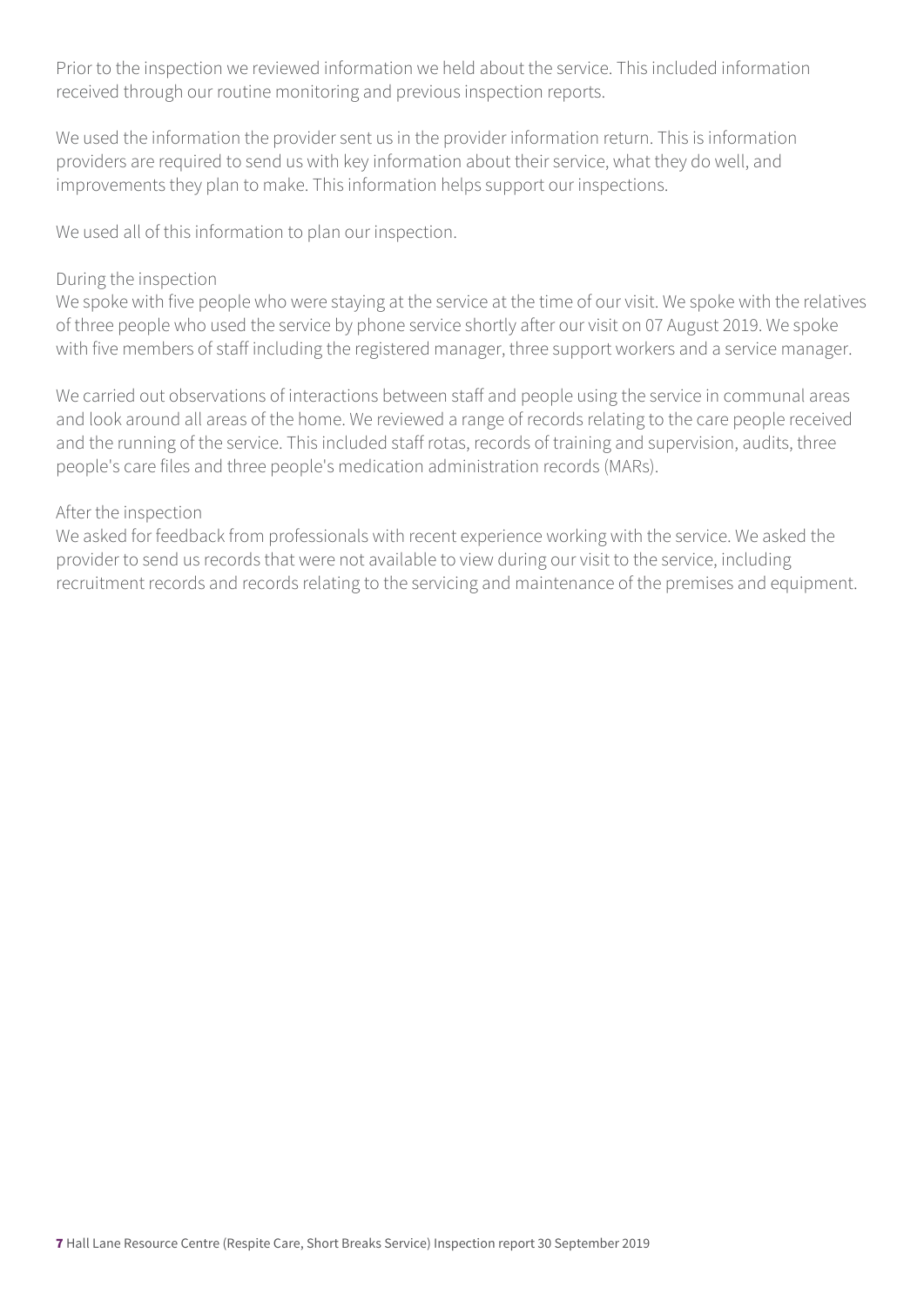### Is the service safe?

# Our findings

Safe – this means we looked for evidence that people were protected from abuse and avoidable harm.

At the last inspection this key question was rated requires improvement. At this inspection this key question has remained the same. This meant some aspects of the service were not always safe and there was limited assurance about safety. There was an increased risk that people could be harmed.

Assessing risk, safety monitoring and management

• Staff were aware of the support they needed to provide to help keep people using the service safe. However, processes for assessing risks and recording plans to manage risks were inconsistent.

• Staff used risk 'screening tools' to identify potential hazards to people's health, safety and welfare. However, this was missing in one person's care file and their risk management plan referred to a person with a different name. The registered manager provided evidence that any missing risk screening tools were put in place shortly after our inspection.

• One person was at risk of pressure ulcers and staff told us bed-rails were used to help keep them safe at night. However, there were no risk assessments in relation to either of these potential hazards, and no documented evidence that staff supported this person to reposition at night to reduce the likelihood of them developing pressure ulcers. The registered manager told us they were in discussion with commissioners of this person's service to clarify their support needs.

Risks to people's health, safety and wellbeing were not consistently and adequately assessed. This was a breach of Regulation 12(1) of the Health and Social Care Act 2008 (Regulated Activities) Regulations 2014.

• Staff recorded accidents and incidents on reporting forms. The registered manager reviewed these and recorded any immediate actions that staff had taken or would take to help ensure people were safe.

• Required checks, servicing and maintenance of the premises and equipment had been completed. The service's fire risk assessment had been recently reviewed and advised that some improvements were needed to how fire safety was managed in the premises. The registered manager had responded to the findings of the risk assessment, including taking some immediate actions to reduce potential risk such as reviewing staffing levels at night whilst other required work was undertaken.

• During the inspection we found a cupboard containing cleaning products unlocked. Staff told us they did not feel this put anyone at risk, and this had been whilst staff were carrying out cleaning. We also found the laundry (which also contained some cleaning products) was left open to encourage people's independence in taking their clothes to be washed. The registered manager told us staff would be mindful of anyone staying that this might pose a risk to and said they would review how cleaning products were being stored.

#### Systems and processes to safeguard people from the risk of abuse

• The provider had reported a high number of safeguarding incidents to us since our last inspection. The registered manager had identified poor practice within the service along with a number of specific safeguarding concerns. They recognised that together, these issues may have indicated institutional abuse and they had taken effective action to address these concerns. This had included suspending staff when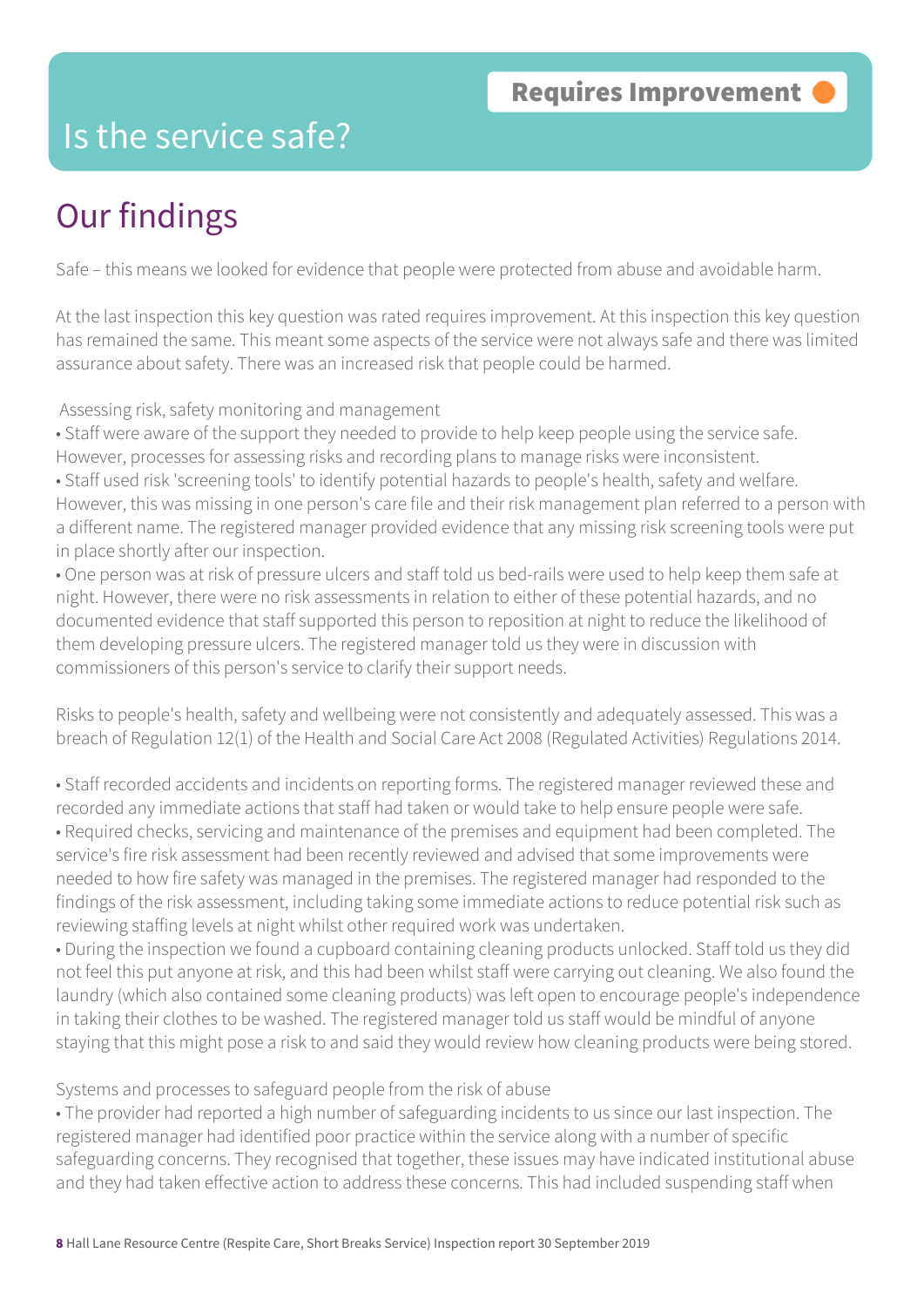necessary and whilst investigations were ongoing.

• Staff understood their responsibilities in relation to safeguarding, including how to identify and report any concerns of abuse or neglect. Staff told us they were confident any concerns they reported would be taken seriously.

#### Staffing and recruitment

• Relatives, staff and people who used the service all agreed there were always enough staff on duty to meet people's needs, although one relative commented that they thought additional staff would allow people to be taken out on more trips. One staff member said, "We always have enough staff, sometimes more than enough. Today there are four citizens to four or five staff. When I first started I requested more staff for a shift and they got more in."

• Staff told us staffing levels were varied dependent on the needs of people using the service. However, it was difficult to check how many staff had been on duty as agency staff on duty were not reflected on the main rota. This has been an issue we have identified at previous inspection.

• The service had relied heavily on agency staff to cover long-term absences and vacancies within the service. However, there had been recent recruitment of new staff, including some previous agency staff who had worked for the service long-term. The registered manager told us they always tried to ensure consistent agency staff were used and that agency staff worked alongside permanent staff. Staff we spoke with confirmed this was the case.

• We saw most required checks had been carried out prior to recruiting staff. This including obtaining a criminal record check, proof of identity and evidence of satisfactory conduct in previous health/social care employment. However, the provider was not able to show us evidence that a full employment history had been sought, nor that gaps in employment history had been explored with applicants as is required by the regulations.

#### Using medicines safely

• The service had notified the CQC of five medicines errors that they had considered to be safeguarding concerns since our last inspection. The registered manager had recognised that improvements needed to be made to the safe management of medicines and had introduced safeguards such as requiring two staff members to check and sign medicines that were administered.

• We saw evidence that medicines errors were identified, and advice sought from relevant professionals such as a GP or pharmacist. The registered manager had investigated any errors and taken appropriate actions such as suspending staff from administering medicines until an investigation had been completed, and staff member's competencies re-assessed.

• Medicines were kept in a locked room and staff monitored the temperature medicines were kept at to help ensure this did not go above recommended limits. We saw the controlled drugs cabinet was not secured to the wall as required by legislation, although no controlled drugs were being kept at the time of our inspection. The registered manager told us they would review this, but noted the service rarely managed any controlled drugs. Controlled drugs are medicines that are subject to additional legal requirements in relation to their storage, administration and destruction in settings such as care homes due to risks associated with their misuse.

• Some administration records did not have people's photos on them, which could increase the risk of medicines being given to the wrong person. The registered manager told us they had recently updated people's photos and that new photos would be placed on the administration records.

• Staff kept accurate records of the medicines they supported people to take. We saw there were plans in place to inform staff when they should administer any medicines prescribed on a 'when required' (PRN) basis.

Preventing and controlling infection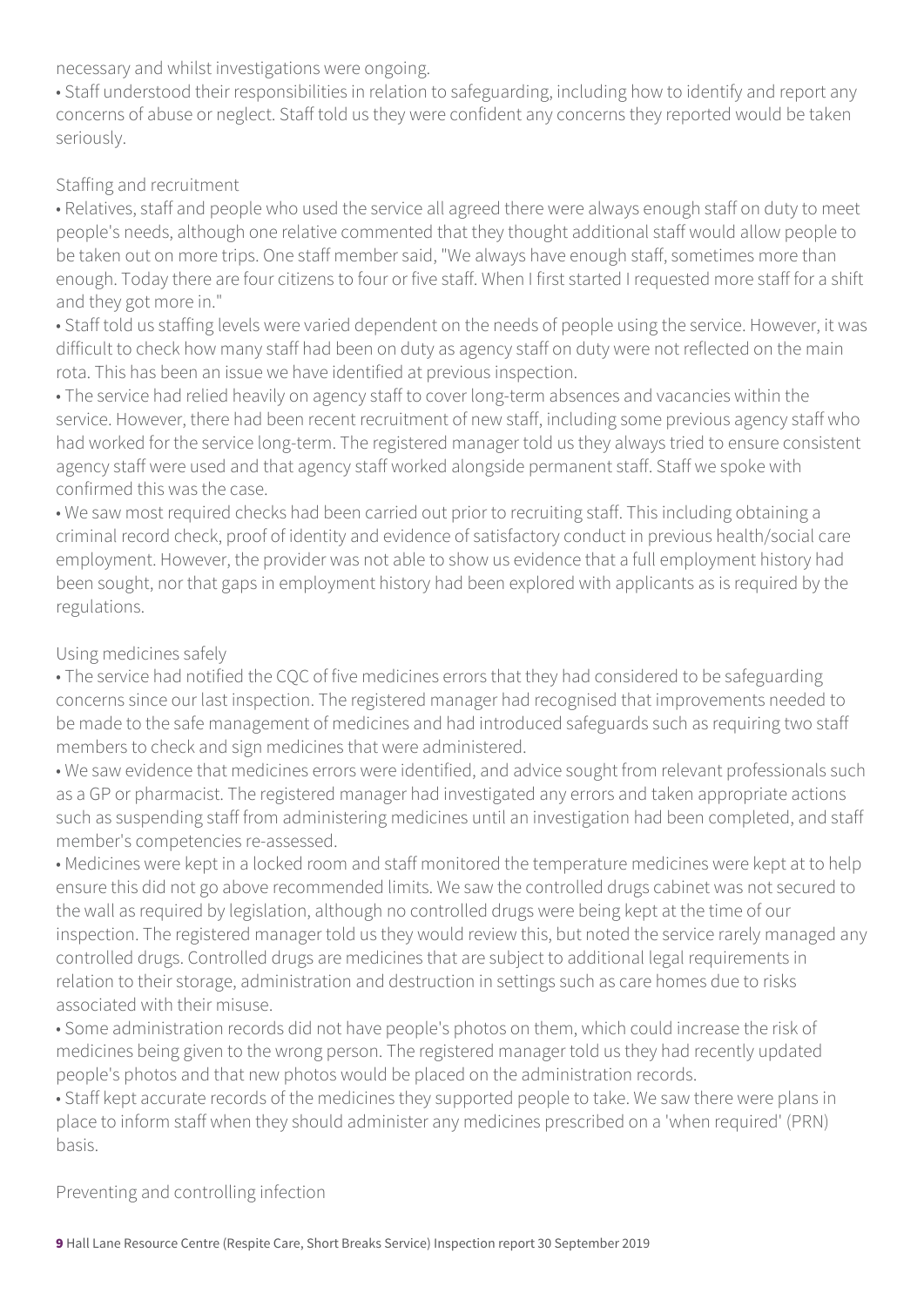• The premises were visually clean and tidy. However, some improvements were needed to how the service prevented and controlled the risk of infection.

• Staff were aware of the importance of good hygiene and other steps to help control risks of infection. Staff told us they always carried out a 'deep clean' of bedrooms between people's stays. The care staff were responsible for cleaning the premises and told us most tasks were completed by the staff working overnight.

• Whilst the kitchen was visibly clean, there was a lack of documentation to demonstrate good practice in relation to hygiene and cleanliness were followed. We have discussed this issue in more detail in the effective section of this report.

• There had been no infection control audit completed within the past year. This would help the provider and registered manager ensure reasonable steps were being taken to maintain good standards of hygiene and cleanliness and to prevent the spread of infection.

Learning lessons when things go wrong

• We saw evidence that the registered manager followed up any incidents or accidents and made recommendations about how to prevent a similar future occurrence.

• The provider had recognised and acted upon issues they had recognised relating to the safety and quality of the service. For example, they had made changes to how they managed medicines to help ensure this was done safely.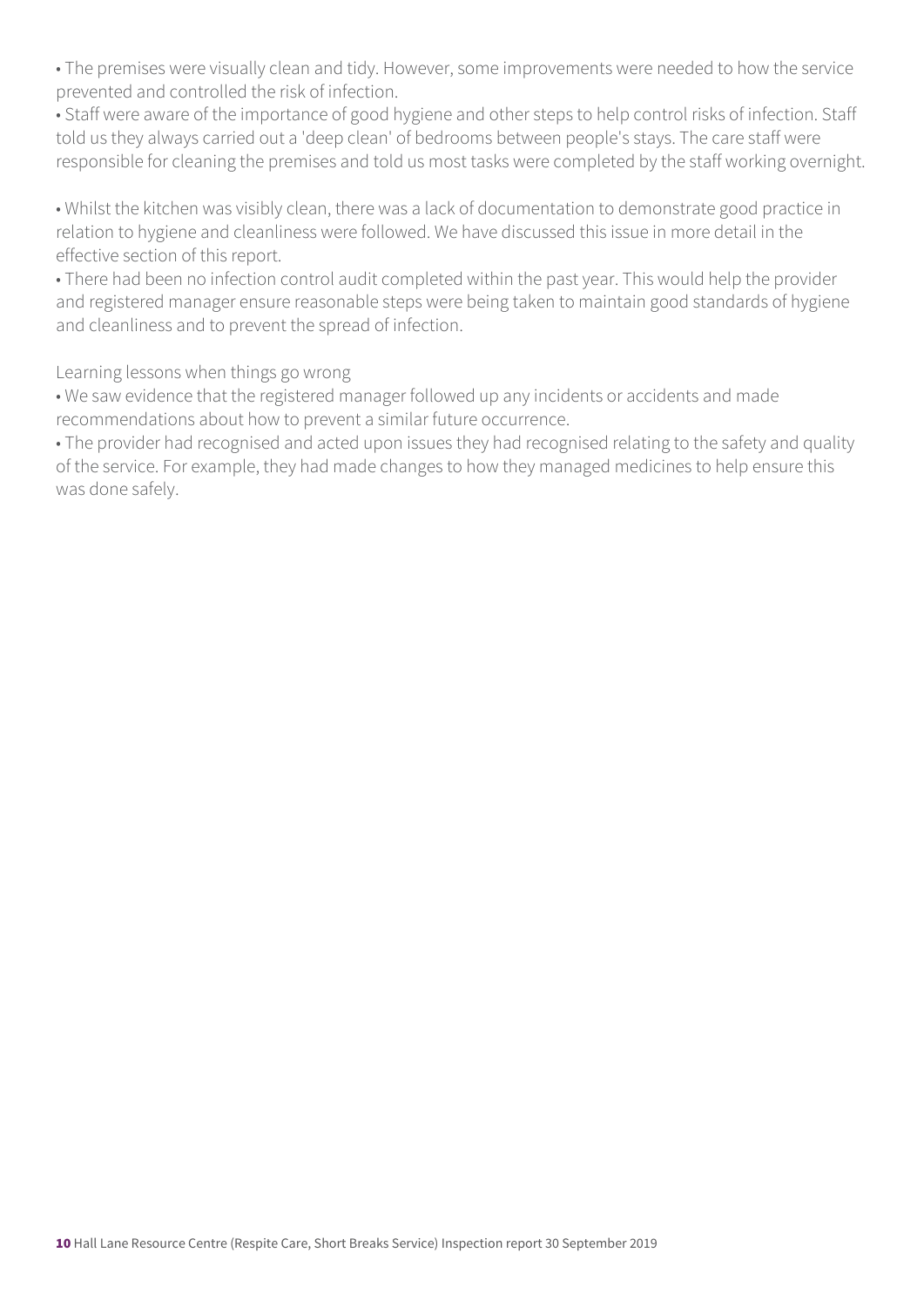### Is the service effective?

# Our findings

Effective – this means we looked for evidence that people's care, treatment and support achieved good outcomes and promoted a good quality of life, based on best available evidence.

At the last inspection this key question was rated requires improvement. At this inspection this key question has remained the same. This meant the effectiveness of people's care, treatment and support did not always achieve good outcomes or was inconsistent.

Supporting people to eat and drink enough to maintain a balanced diet

At our last inspection we found issues with the safe management of food and meeting people's preferences. We recommended the provider reviewed how the kitchen was managed. We found some improvements had been made, whilst other issues remained.

• There were adequate stocks of food to enable staff to provide people with a choice of meal. People told us they enjoyed the food staff prepared and were able to help themselves to drinks when they wanted. One person told us, "The food is good, I like it. You can choose something different if you want. I had eggs this morning. They [staff] ask me if I want to choose what I want to eat. At lunch they ask what I want and show me."

• Staff put together a weekly meal planner, which they told us took into account the preferences and dietary requirements of anyone who was booked to stay that week. One of co-ordinators told us an aim of planning meals in advance was also to encourage more home-made, healthy cooking, although we saw the evening meal was a ready meal on the first day of our inspection.

• We saw staff recorded people's food and fluid intake when needed. However, these records could be improved by stating the actions taken if low intake was noted and by recording how any food had been modified.

• At our last inspection we found a lack of documentation and processes to help ensure good food safety standards were maintained. We saw the registered manager had introduced improved recording in relation to food safety following our last inspection. However, these records had not been used by staff since March 2019; For example, there were no clear records of cleaning of the kitchen or food temperatures.

Assessing people's needs and choices; delivering care in line with standards, guidance and the law • Staff assessed people's needs in relation to a range of areas, including their physical and mental health and social support needs. Despite relatively comprehensive assessments, some areas of people's care plans lacked detail.

• The care plans we looked at contained limited or no details about how staff should support people to meet any needs relating to continence or oral hygiene. Sometimes there was detail about these needs in social services assessments in people's care files. However, the service had not put together their own plan of how they would meet these identified needs. Despite this, staff we spoke with were aware of people's needs and the support they needed to ensure such needs were met.

• Care plans did not give staff details about people's aspirations, goals or what they wanted to get out of the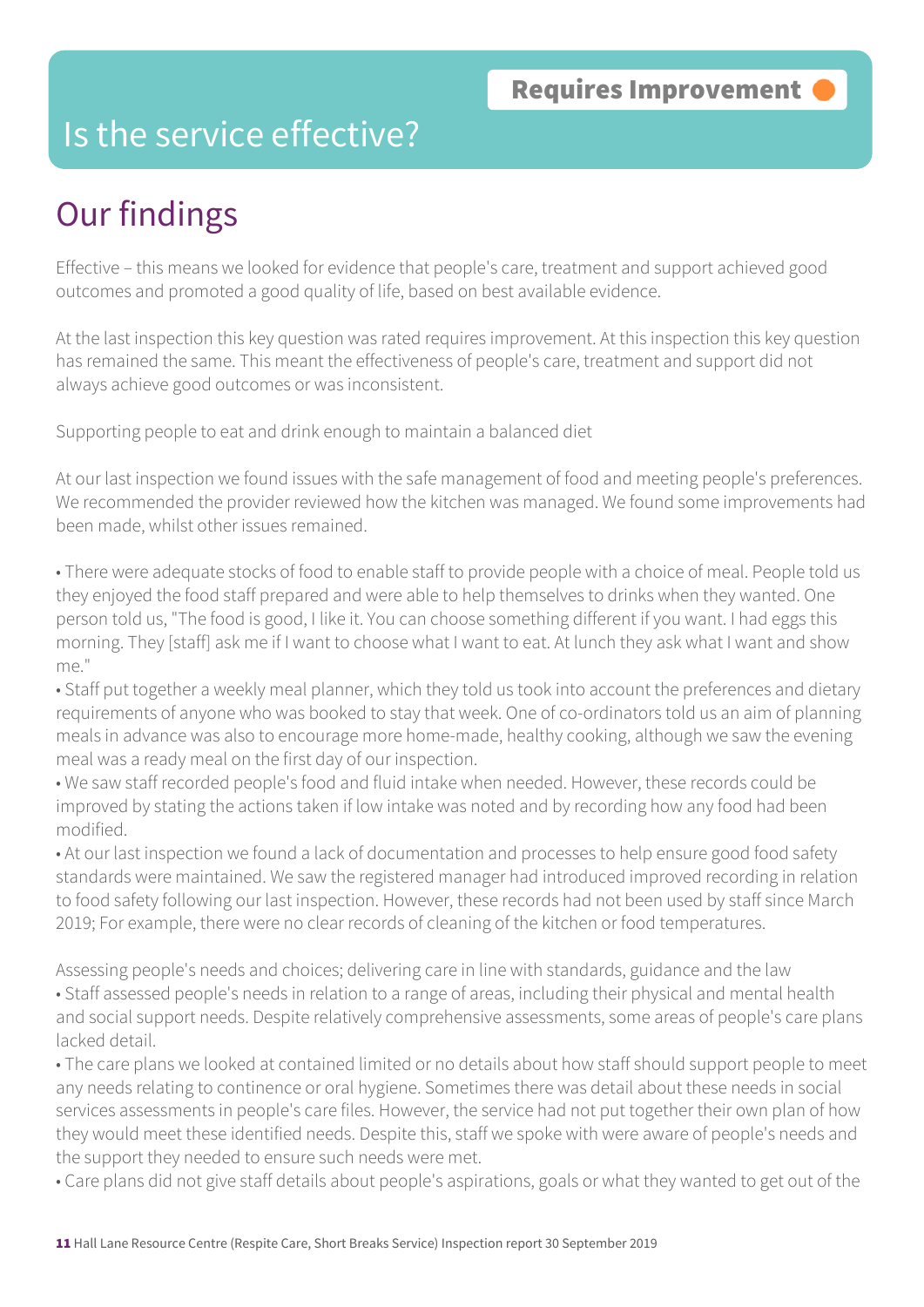time they spent living or staying at Hall Lane. There was little information about any hobbies or interests' people would want to pursue whilst staying at the service.

We recommend the provider reviews and implements good practice guidance in relation to person-centred care planning.

Staff support: induction, training, skills and experience

• Staff completed a range of relevant training. This included courses that would support staff to effectively understand and meet people's needs, including training in autism, epilepsy and positive behaviour support. Staff, people using the service and relatives we asked, all felt staff were competent and able to meet people's needs.

• The service's training matrix showed some staff were overdue refresher training and approximately one third of the thirty staff still needed to complete the majority of their training. These staff were within the first four months of their employment and the provider was arranging their training.

• The provider had reviewed the competence and previous training and experience of newly recruited staff and agency staff. They took this into account when deploying staff to help ensure there was an appropriate mix of skills and experience to meet the needs of people using the service.

• Staff, including agency staff who regularly worked at the service received supervision. Staff we spoke with told us they felt supported and said they received regular supervision. However, records of staff supervisions did not reflect that all staff had received recent supervision, and the frequency of supervisions had decreased from the end of 2018.

• There was a structured induction programme for new staff. This included giving staff time to read people's care plans and set time-scales for completing required training relevant to their role.

Staff working with other agencies to provide consistent, effective, timely care; Supporting people to live healthier lives, access healthcare services and support

• Staff planned to call people or their carers to confirm forthcoming stays in advance. There was a form for staff to record any changes to people's care needs and preferences since their last stay. However, we saw some forms were not fully completed, or stated a message had been left with the person or their carer.

• This meant we could not tell that there had been an effective handover of information to ensure staff were aware of any changes to people's care needs. Following the inspection, the registered manager informed us they had introduced new procedures to help ensure this information was updated prior to each person's stay at the service.

• Basic information about people's health care needs was recorded in health action plans. We saw staff had completed 'hospital passports.' These detailed key information about people's needs and how they should be supported that would be useful for other professionals and to ensure continuity of care.

• Records showed that staff worked with a range of health and social care professionals to meet people's needs. For example, we saw staff had supported people to see their GP, dentists and psychiatrists. We received feedback from one healthcare professional who told us staff recognised when they needed support from the learning disability team and worked with them to help meet people's needs.

Adapting service, design, decoration to meet people's needs

• The service was located on the first floor of a council building next to offices and above a day-centre. This gave the service less of a 'homely' feel and potentially isolated people using the service from the surrounding community. The registered manager recognised the setting was not ideal and said there were long-term plans to consider if a more appropriate location could be found for the service.

• There was a secure garden area attached to the building. However, staff told us this was not accessible during the week days when it was used by the day service in the same building.

• There were some adaptations to the environment to help ensure it was able to meet people's needs. This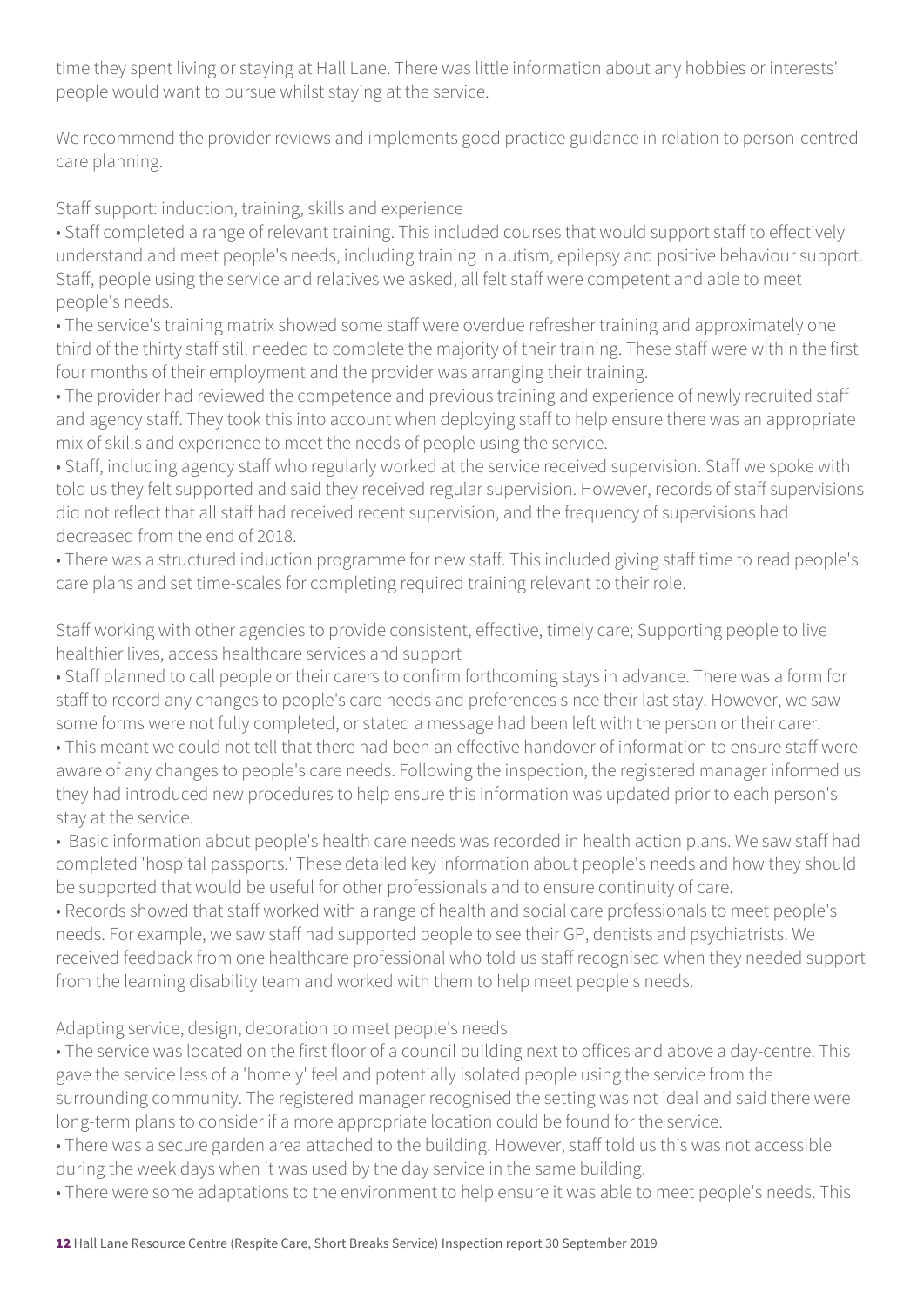included accessible wet-rooms, tracking hoists and wide corridors that people using wheelchairs would be able to navigate. There was some accessible signage on doors such as bathrooms and bedrooms that would help some people find their way around.

• One person told us they would have liked a bedside lamp in their room when there was none. Having a light to hand would also help reduce risks of people tripping and falling. Shortly after the inspection the registered manager sent us a checklist they had asked staff to complete to check rooms had the correct furnishings and working equipment in them.

Ensuring consent to care and treatment in line with law and guidance

The Mental Capacity Act 2005 (MCA) provides a legal framework for making particular decisions on behalf of people who may lack the mental capacity to do so for themselves. The Act requires that, as far as possible, people make their own decisions and are helped to do so when needed. When they lack mental capacity to take particular decisions, any made on their behalf must be in their best interests and as least restrictive as possible.

People can only be deprived of their liberty to receive care and treatment when this is in their best interests and legally authorised under the MCA. In care homes, and some hospitals, this is usually through MCA application procedures called the Deprivation of Liberty Safeguards (DoLS). We checked whether the service was working within the principles of the MCA, and whether any conditions on authorisations to deprive a person of their liberty had the appropriate legal authority and were being met.

• Whilst we did not find evidence that people's care was provided against their wishes, as at our last inspection, the service still needed to strengthen their processes in relation to how they worked within the requirements of the MCA.

• The service had not completed any recorded capacity assessments where there might be reason to believe people lacked capacity to make decisions about their care. There were also no consent forms in place for those able to provide consent to show they agreed to the care they received. The registered manager told us there were plans in place to introduce new procedures in relation to recording consent and best interest decisions and showed us a new form that had been devised for this purpose.

• Staff understood the principles of the MCA and DoLS and were able to give us examples of how they applied the principles in their day to day work. Records showed there was discussion between staff and their manager's in relation to how the MCA applied in relation to the people they were supporting, including in relation to making best interest decisions.

• Applications for DoLS had been made to the supervisory body (local authority), one of which had been approved.

• We asked the registered manager the reason one DoLS application had been made, as our conversations with this person and the information in their file suggested they would have capacity to make decisions about their care. The registered manager told us they had made DoLS applications for most people when they took over management of the service as they did not know most people at that time. However, they recognised some DoLS applications may not be appropriate and said they planned to put a note in people's files to explain this.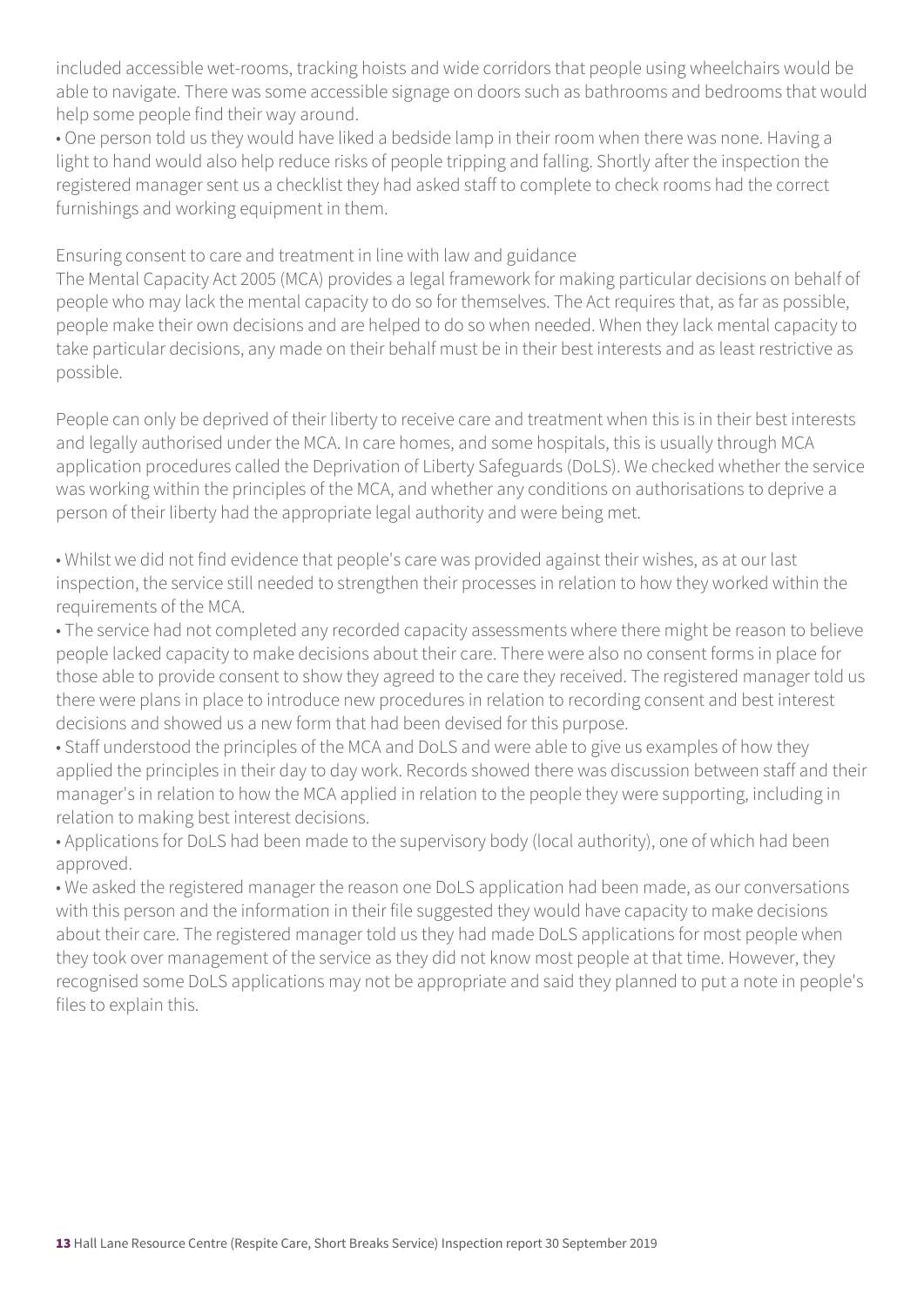### Is the service caring?

## Our findings

Caring – this means we looked for evidence that the service involved people and treated them with compassion, kindness, dignity and respect.

At the last inspection this key question was rated good. At this inspection this key question has remained the same. This meant people were supported and treated with dignity and respect; and involved as partners in their care.

Ensuring people are well treated and supported; respecting equality and diversity

- People we spoke with told us they liked staying at Hall Lane and got on well with the staff and other guests. We were told staff were kind, caring and treated them with respect. Comments included, "Staff are useful, polite, kind and make me laugh… they are really caring you know," and "I like the staff and know them. They are always nice and respectful. I like [staff member] and get on well with people here."
- The service used agency staff, but this tended to be agency staff that worked at the service on a long-term basis. Some long-term agency staff had been recruited to permanent positions, which would help improve consistency within the service. One relative told us due to the needs of their family member, the manager as requested, always ensured there were staff on duty that knew them well.
- Relatives told us both they, and their family members were treated well. One relative told us, "They [staff] are approachable and understanding. I can pop-up and see any of the staff. [Family member] is happy here; If she wasn't she would show it. They have been very supportive to us." A second relative said, "They're all lovely to [family member]. I'm happy leaving him there as I know he's well looked after."
- People's care plans outlined any needs they had in relation to their culture or religion. The registered manager spoke about a person that had recently stayed at the service and how they had been able to meet their cultural needs by involving staff who spoke a shared language and knew how to prepare traditional dishes. One person using the service told us, "Staff treat everyone the same; Respectful and kind."
- Supporting people to express their views and be involved in making decisions about their care • People using the service and their relatives told us staff discussed their care and support with them and let them know about any choices they could make in relation to their care.
- One relative we spoke with told us they were grateful for the information the deputy manager had given them about a local service their family member now used. They told us the manager of the service was knowledgeable about the care system and local services and resources.

Respecting and promoting people's privacy, dignity and independence

- Everyone we asked felt staff respected their or their relative's privacy and dignity. One person told us, "When I need a shave they help me. They respect my privacy, and always ask me first." During our inspection we observed staff interacting positively with people in a friendly and respectful way.
- People felt staff supported their independence. Staff we spoke with understood their role in supporting people to gain independence, and when staying at Hall Lane for longer stays, to move onto other settings that met their needs. For example, one staff member spoke about supporting people to gain independence by encouraging them to be involved in daily household activities such as cooking and doing their laundry.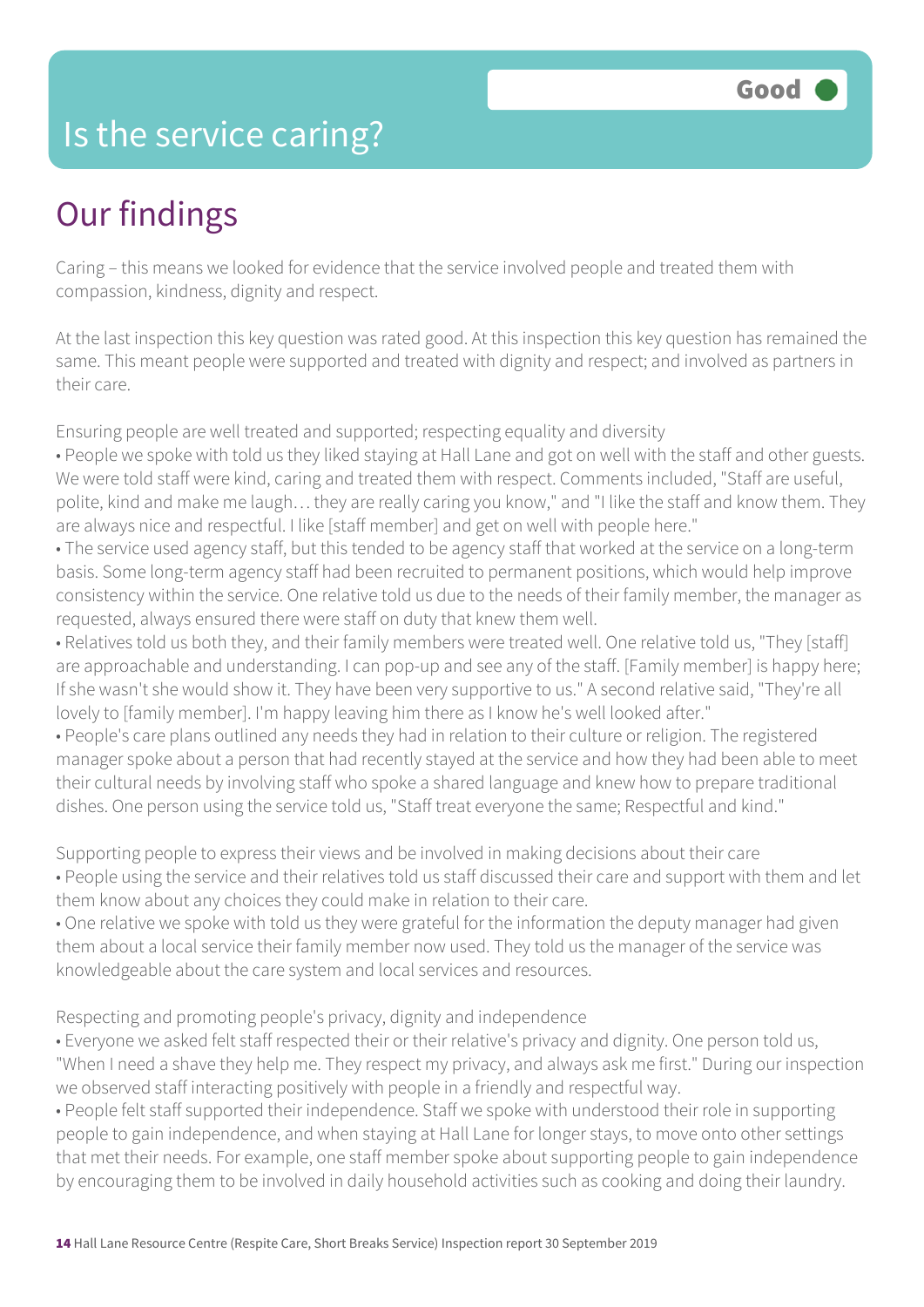One of the rooms in the service had a self-contained kitchen and bathroom, which allowed the person using that room to have more independence.

• Staff told us there had previously been issues of people going home from Hall Lane with incorrect or missing clothing. A new system had been introduced to try and address this issue, which both staff and a relative we spoke with felt was working well.

• We saw staff pro-actively offered people pain relief when they might need it, as well as responding to any requests from people for pain relief.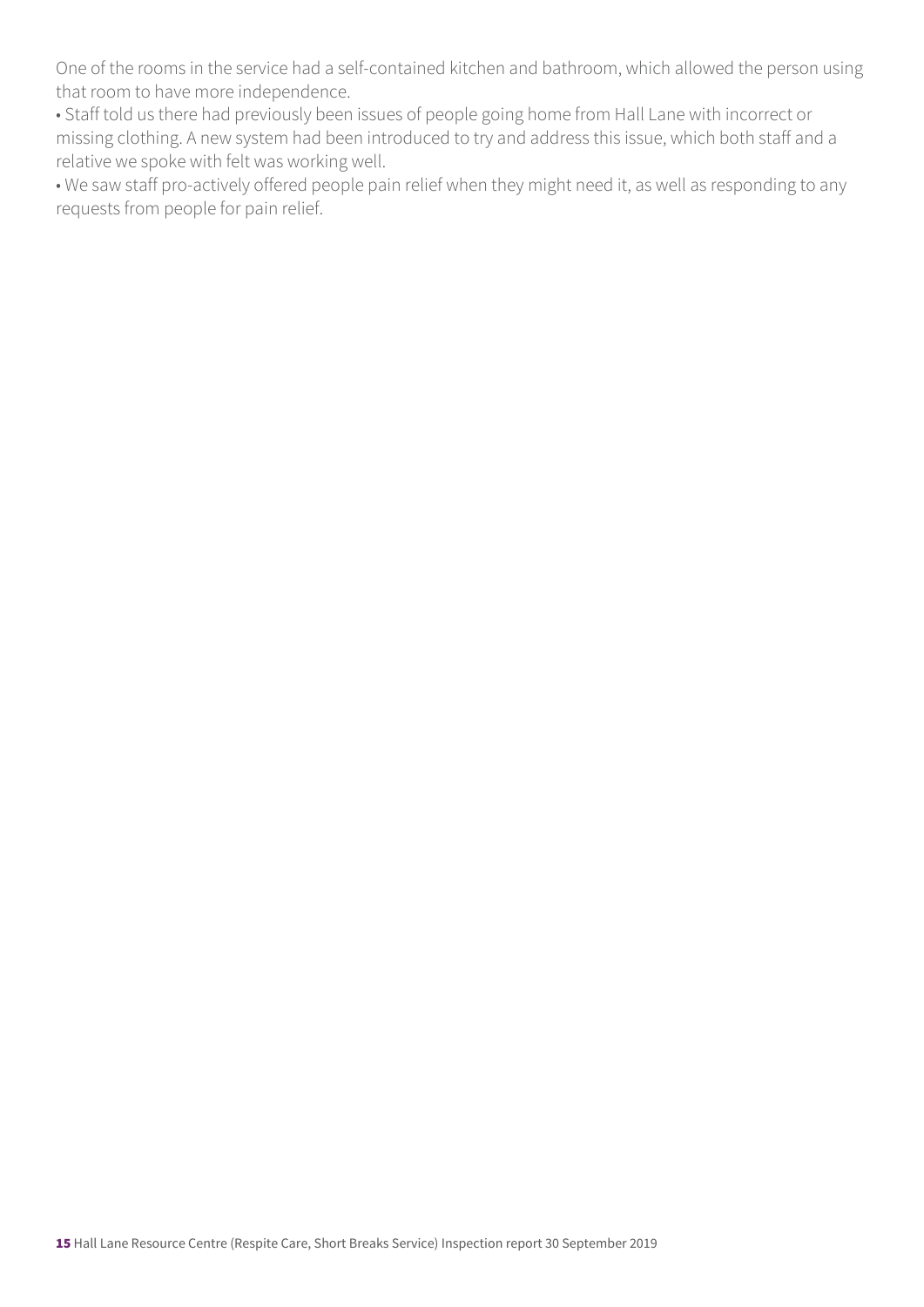## Is the service responsive?

# Our findings

Responsive – this means we looked for evidence that the service met people's needs.

At the last inspection this key question was rated requires improvement. At this inspection this key question has improved to good. This meant people's needs were met through good organisation and delivery.

Planning personalised care to ensure people have choice and control and to meet their needs and preferences

• Care plans included information on people's social histories, likes, dislikes, usual routines and preferences in relation to how they received care and support. This would help staff deliver person-centred support. Staff told us they were given time to read people's care plans

• People told us staff involved them in making choices about their care and support, and said staff respected the choices they made. The service aimed to carry out annual reviews of people's care with them and when appropriate their family/carers. However, we saw these had not always been completed or were overdue. • Staff supported people using the service to put together 'scrap books' as reminders of their stays. These books were used for people to record things that were personally meaningful or to place things to help them remember what they had done whilst staying at Hall Lane. The scrap books were initially being used for people staying at the service longer-term, but the registered manager said the intention was to make them available to all people using the service.

#### Meeting people's communication needs

Since 2016 onwards all organisations that provide publicly funded adult social care are legally required to follow the Accessible Information Standard (AIS). The standard was introduced to make sure people are given information in a way they can understand. The standard applies to all people with a disability, impairment or sensory loss and in some circumstances to their carers.

• Staff assessed people's communication support needs and developed plans for how any such needs should be met. For example, we saw care plans noted any equipment needed to help people communicate effectively. There was information recorded to help staff understand how people who did not communicate verbally were able to communicate their needs and emotions though other means such as facial expressions, body language and vocalisations.

• People's preferred ways of communicating and their support needs were recorded in 'hospital passports.' These could be shared when appropriate, with other professionals to help ensure their communication support needs continued to be met when moving to other care settings.

• We saw a range of information in easy read format was available to people using the service. This included information on the accessible information standard and what people should expect from the service.

Supporting people to develop and maintain relationships to avoid social isolation; support to follow interests and to take part in activities that are socially and culturally relevant to them

• Many people using the service also went to the day service that was run in the same building. People had got to know one another and had made friends both through their stays at Hall Lane and through attending the day service together.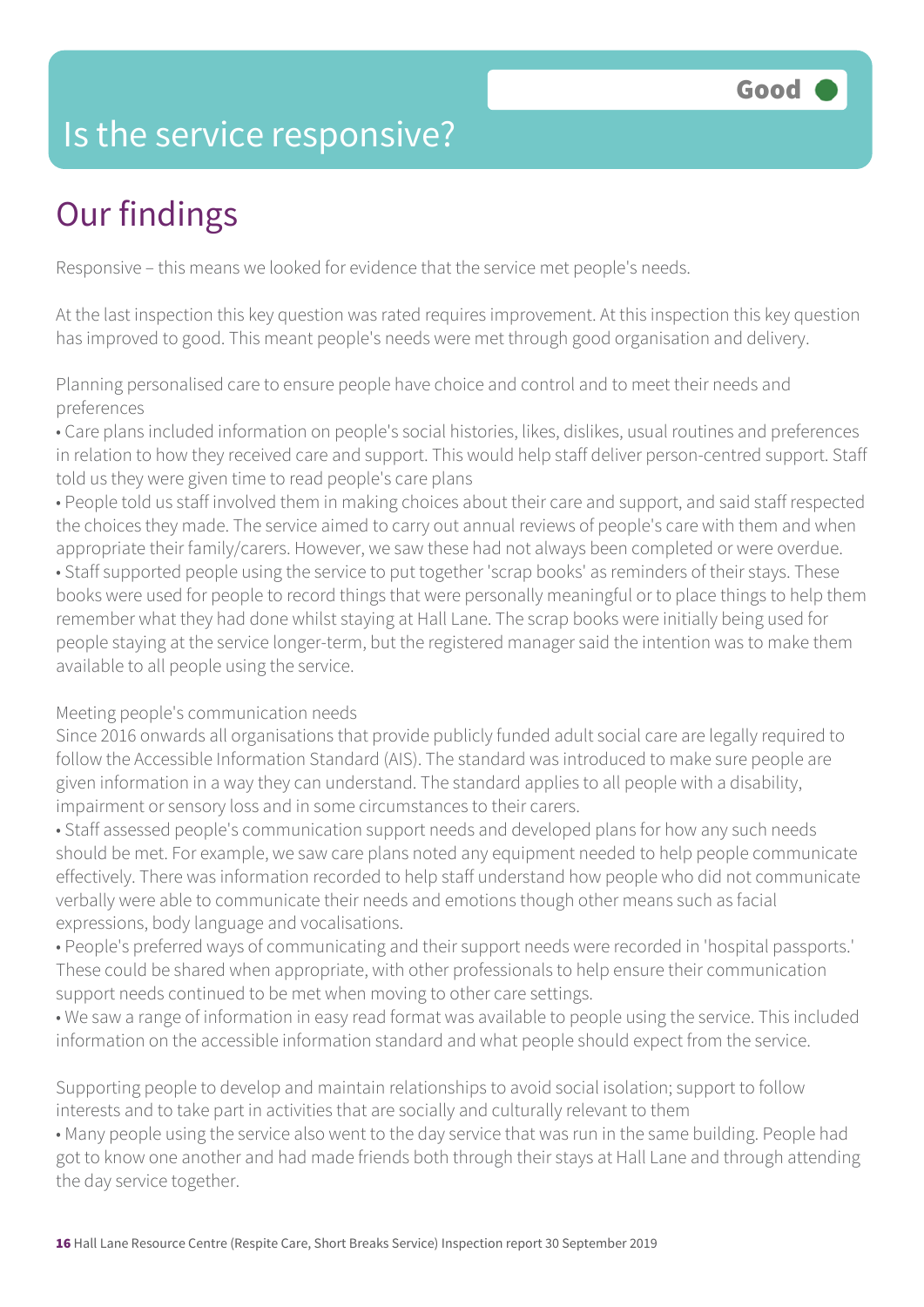• We saw evidence of activities taking place; for example, during our visit staff had arranged a party for someone who was going to be moving out of the service. We also saw staff supporting people to go to the local shops and staff told us they had recently supported people to museums, the cinema and discos.

• People told us they were not bored when staying at Hall Lane and said they had enough to keep them occupied. Staff told us they had also explored opportunities such as voluntary work for people staying at the service longer-term. However, there was a lack of structure and planning of activities, and one person and one relative felt there should be more trips out.

Improving care quality in response to complaints or concerns

• People using the service told us they would be happy to let staff know if they were unhappy about something or had any concerns/complaints. One person told us they had let staff know the TV in their room was not working and that they had replaced it. Relatives told us they would feel comfortable and confident raising a formal complaint if they felt it was necessary.

• There had been one formal complaint raised since our last inspection. We saw this had been thoroughly investigated and an apology given to the person raising the concerns.

• Two relatives told us they had raised concerns about aspects of the service with staff. Neither of these concerns had been formally recorded in the complaints records; However, both relatives told us they had been very satisfied at the outcome of their complaints, which had resulted in improvements being made to the service.

### End of life care and support

• The registered manager told us the service had not supported people requiring end of life care. Although the service did not expect to provide end of life care to anyone, the registered manager told us any referrals or emerging end of life care needs would be assessed and appropriate professionals involved as required. • The service had not explored people's end of life wishes with them. We discussed this with the registered manager for further consideration.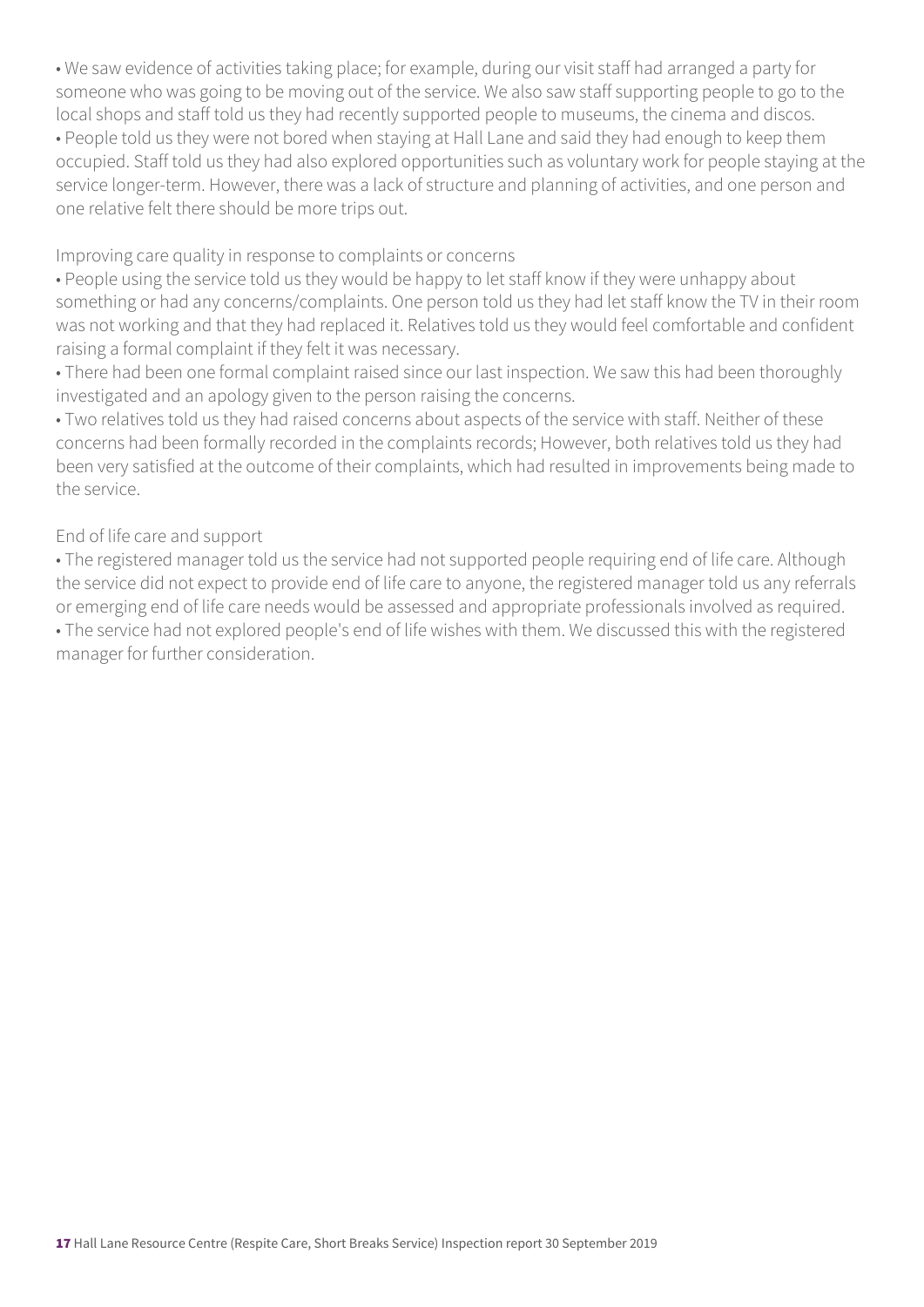### Is the service well-led?

# Our findings

Well-Led – this means we looked for evidence that service leadership, management and governance assured high-quality, person-centred care; supported learning and innovation; and promoted an open, fair culture.

At the last inspection this key question was rated requires improvement. At this inspection this key question has remained the same. This meant the service management and leadership was inconsistent. Leaders and the culture they created did not always support the delivery of high-quality, person-centred care.

Continuous learning and improving care

At our last inspection we found the provider and registered manager did not have adequate oversight of the service, and processes to monitor the service's safety and quality were not robust. This was a breach of Regulation 17(1) of the Health and Social Care Act 2008 (Regulated Activities) Regulations 2014. At this inspection we found sufficient improvements had not been made, and the service remained in breach of this regulation.

• There were some audits and checks carried out to help the registered manager and provider monitor the quality and safety of the service. However, these were not completed consistently and there was no schedule setting out when certain quality checks should be completed.

• Some checks and audits previously completed had not been reviewed for over one year. For example, the infection control audits had not been reviewed since May/June 2018, the last manager's audit was dated May.

• Audits were not always effective at driving improvement, or improvements were not sustained. For example, we saw improvements had been made to food hygiene procedures since our last inspection but had since lapsed. The registered manager's audit recognised shortfalls in infection control procedures in May 2018, and similarly any improvements had not been sustained. The audits had not identified some of the issues we found during our inspection such as missing risk assessments, lack of full documented employment histories for staff and gaps in the assessment and review processes.

• Accidents and incidents had previously been entered on a 'tracker.' However, the registered manager had not updated this since March 2019 and outcomes/actions taken had not been recorded where prompted on the electronic record since October 2018. This meant the provider could not demonstrate that they had oversight of accidents and incidents and that they were monitoring any potential trends.

The provider was not operating effective systems to assess, monitor and improve the quality and safety of the service. This was a breach of Regulation 17(1) of the Health and Social Care Act 2008 (Regulated Activities) Regulations 2014.

Engaging and involving people using the service, the public and staff, fully considering their equality characteristics

• People we spoke with and their relatives were happy with the service they received. People were given opportunity to provide feedback about their last stay when staff contacted them to update their records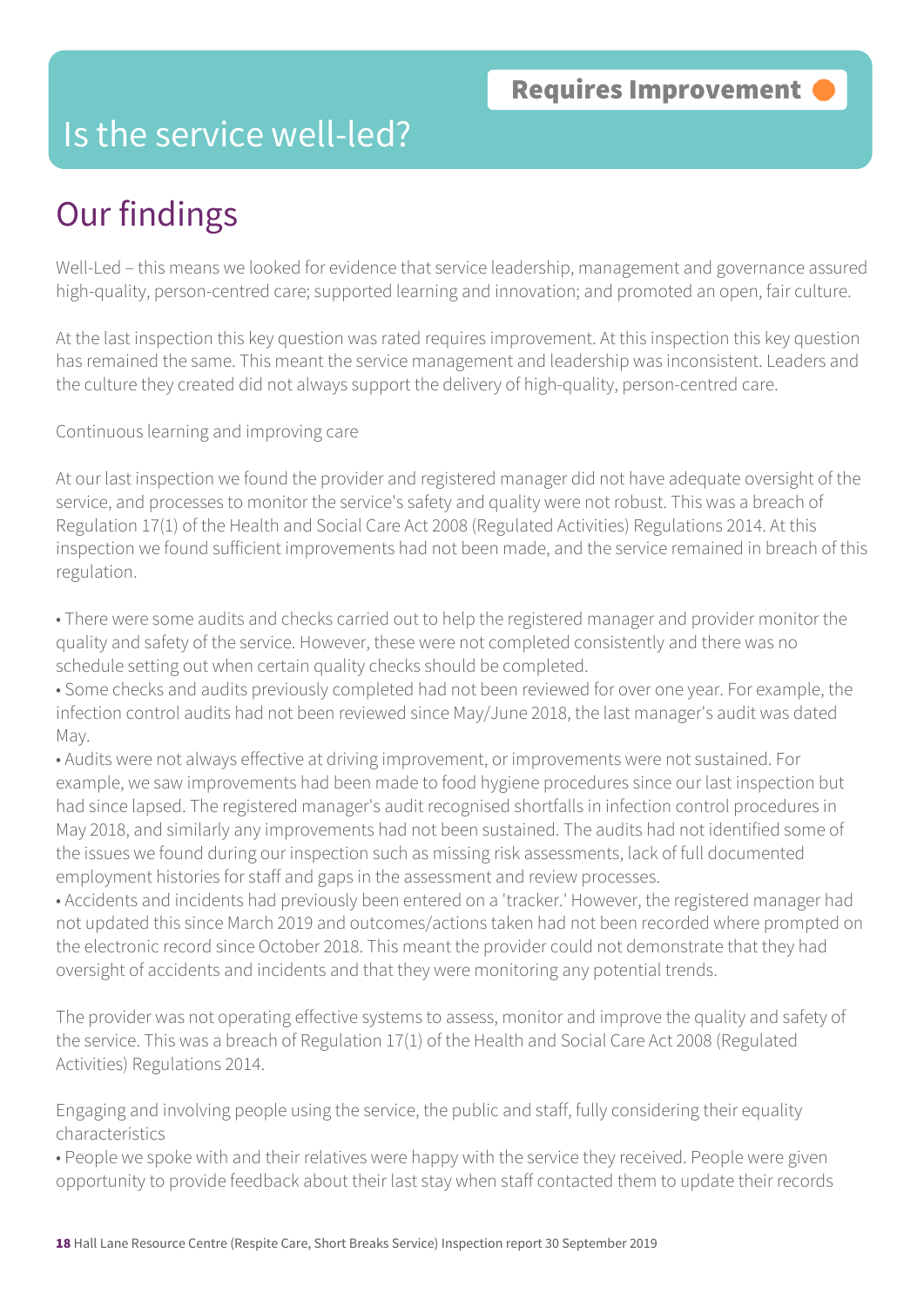before their next booked stay.

• However, there was little other evidence that staff, people using the service, or their representatives had been involved in developing the service. There had been no surveys carried out to help the service understand the views of people using the service, their representatives or staff.

• There were no involvement groups or forums in place for people using the service to put across their views of the service or suggest improvements. The registered manager told us they planned to introduce such meetings now the service was getting to be in a more stable position and other priorities such as recruitment had been completed.

• The provider aimed to offer people an annual review of their service. However, in the care files we looked at, there was either no evidence of any annual review having been completed, or in one case, it was overdue by around four months. There was no overview of what annual reviews staff had completed, or when they were due.

Promoting a positive culture that is person-centred, open, inclusive and empowering, which achieves good outcomes for people; How the provider understands and acts on the duty of candour, which is their legal responsibility to be open and honest with people when something goes wrong

• The registered manager had recognised cultural issues within the service that were contributing to poor quality care and safeguarding issues. They had taken clear action to address these concerns. Staff, people using the service and relatives all felt there was an improved 'atmosphere' that was more welcoming and inclusive since changes had been made to the staff team. One staff member told us, "Staff attitude is much different now. You can see the difference in how staff approach someone."

• Staff told us they felt comfortable raising any suggestions, challenging poor practice and reporting any concerns to their supervisor or the registered manager. One staff member told us they thought the staff team were quite 'outspoken now.'

• Staff felt the service had improved over the past year. The staff we spoke with were clear about the values of the service and told us they were doing their best to continue to make improvements for the benefit of people that stayed at Hall Lane. One staff member told us, "They're a good team here. We are trying to make things better. I think it's coming together now. I feel it's a lot better compared to this time last year… I'd recommend it to a family member now; I wouldn't have done a year ago."

• The registered manager had run a workshop for staff and people using the service focussing on the service's values and personalisation. They told us that feedback from people using the service had been insightful and helped them understand the perspective of people staying at Hall Lane.

Managers and staff being clear about their roles, and understanding quality performance, risks and regulatory requirements

• The registered manager recognised that some of the services audits, checks and processes had not been maintained. They explained that this had been due to their attention having been focussed on managing safeguarding issues, maintaining a safe service and recruiting new staff. As a large proportion of the staff were also new to the service, this meant they were not always aware of the service's policies and procedures.

• Staff felt that managers, including the registered manager were visible and that they were listened to. The registered manager had been registered to manage Hall Lane since March 2018 and was also the registered manager for two other short breaks services run by the provider.

• The registered manager told us there was supposed to be one bed at the service reserved for 'emergency placements.' However, at the time of our inspection, the service was providing support to four people on such placements who had been staying at the service for up to 15 months. Three of the long-term placements had plans in place to move on from the service at the time of our inspection.

• The registered manager told us the number and complexity of referrals received for emergency placements appeared to be increasing. One professional we spoke with told us people placed at the service for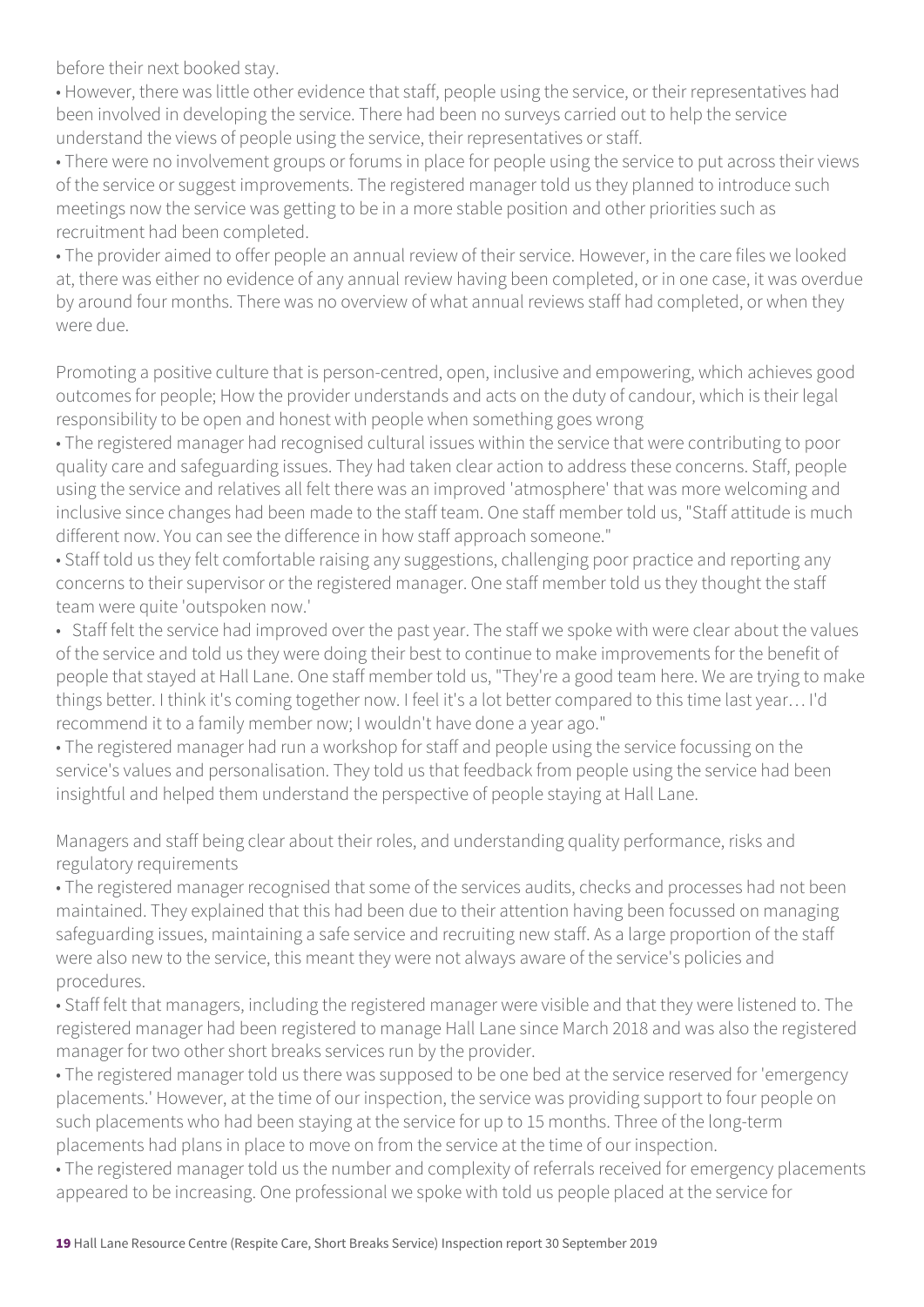emergency placements did not always seem to be 'compatible' with others using the service and that such placements could have an impact on others using the service. The registered manager recognised the service needed to review how they provided effective support to people staying longer-term, which the newly recruited manager would be partly responsible for progressing.

#### Working in partnership with others

• We received feedback from a professional that worked in the community learning disability team. They told us that communication with the service had been good and that relevant persons were kept informed of people's progress.

• The provider had worked in partnership with others including government departments and a charity on initiatives to support people, including care leavers into care work. They told us these programmes had been very successful and that a number of staff previously working at Hall Lane had been recruited this way.